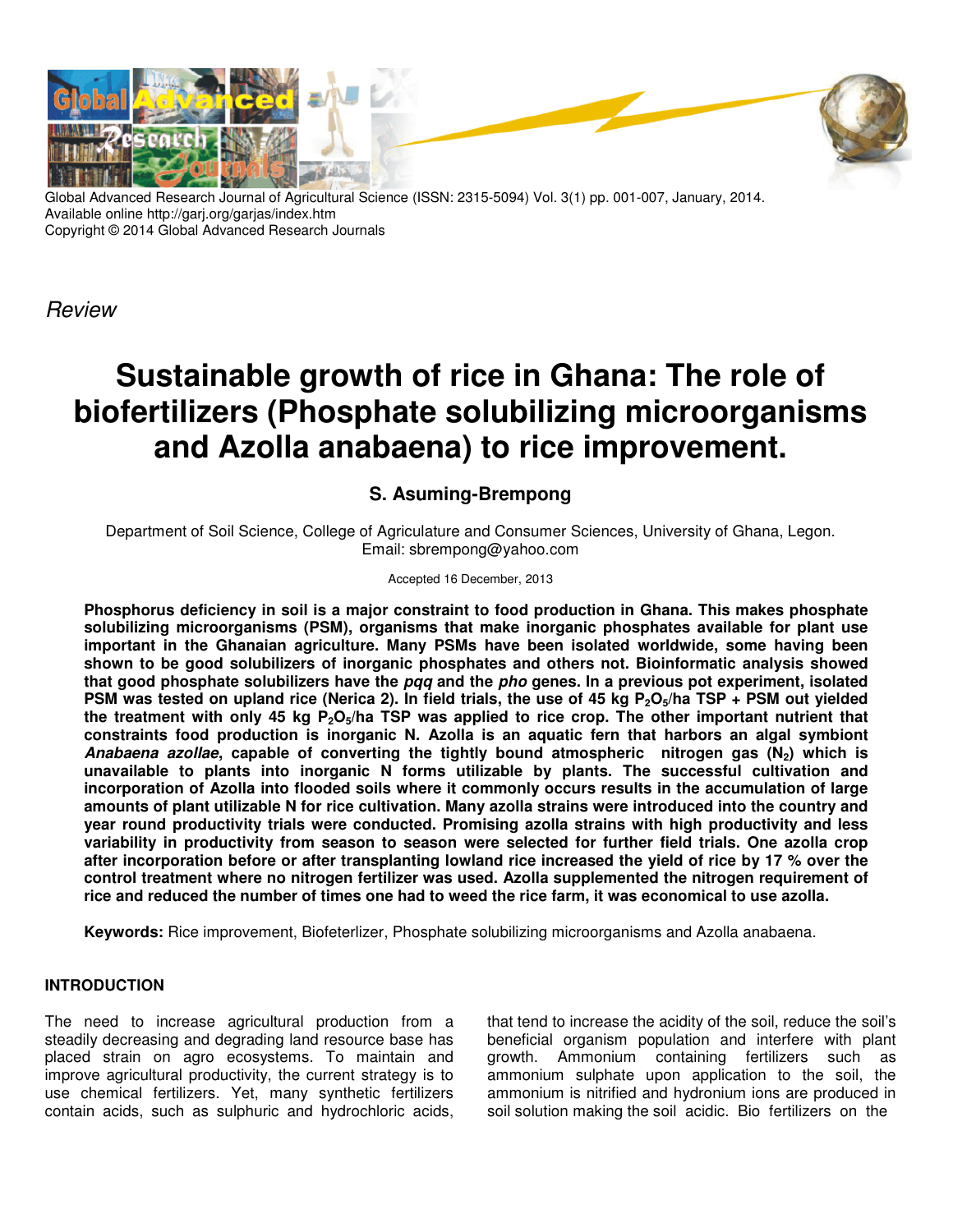other hand are inputs containing living microorganisms that are capable of mobilizing nutritive elements from nonusable form to usable form through biological processes. One form of bio fertilizer is the use of phosphate solubilizing bacteria that are able to convert insoluble P forms into soluble phosphate forms and have been used to enhance the solubilization of re-precipitated soil P for crop improvement.

Some of the isolated phosphate solubilizing organisms are, Pseudomonas putida, Rahnella aquatitis, Serratia marcescens, Klebsiella pneumonia, Burkholderia cepacia, Rhizobium sp., Aspergillus niger, Penicillium sp.etc. These microorganisms have the genes for mineral phosphate solubilization and thus exhibiting the  $Mps<sup>+</sup>$  phenotype (mineral phosphate solubilizing phenotype). Some of the above microorganisms such as Rhizobium, Pseudomonas and Bacillus solubilize phosphate more efficiently than others (Rodriguez and Fraga, 1999).

The efficient mineral phosphate solubilization  $(Mps<sup>+</sup>)$ phenotype in Gram negative bacteria results from extracellular oxidation of glucose via the quinoprotein glucose dehydrogenase to gluconic acid (Kpomblekou and Tabatabai, 1994). The resulting pH change and reduction potential are thought to be responsible for the dissolution of phosphate in culture medium. Gluconic acid biosynthesis is carried out by the glucose dehydrogenase (GDH) and the co-factor, pyrroloquinoline quinone (PQQ). Besides its relevant role in P solubilization, PQQ

is reported to be a potent growth-promoting factor for bacteria and plants, has antioxidant properties (Choi et al. 2008), and is directly related to the production of antimicrobial substances (de Werra et al. 2009, Guo et al. 2009, Schnider, 1995) as well as the induction of systemic plant defenses (Han et al. 2008). Hence, the cofactor PQQ has multiple plant beneficial effects. The genes involved in the synthesis of pyrroloquinoline quinone are, pqqA, pqqB, pqqC, pqqD, pqqE, pqqF. The pqqA gene encodes a small peptide of 23-29 glutamate and tyrosine residue at conserved position. The **expression of this gene** allowed the production of gluconic acid and mineral phosphate solubilization activity in E. coli HB101.

Other genes involved in organic phosphate solubilization are phoA that is an alkaline phosphatase required for the mineralization of organic substrates, *phoB* is a regulatory substance during organic phosphate mineralization and phoC is an acid phosphatase.

. This paper examines

1) The differences in the phosphate solubilizing abilities of some phosphate solubilizing microorganisms using bioinformatics

2) The ability of PSM to influence the growth of upland rice.

3) The ability of Azolla anabaena association as a green manure for the sustainable growth of lowland rice.

### **Differences in solubilization of inorganic phosphates using bioinformation**

To find out why some phosphate solubilizing microorganisms efficiently solubilize inorganic P more than others, bioinformation that has been deposited at both the NCBI Site (National Centre for Biotechnology Information) and the Kegg Data Base were used to obtain the amino acid sequences of the *pqq genes* as well as that for the other genes in the various phosphate solubilizing organisms and the results are presented in Table1. Table 1 shows that *Pseudomonas putida* for instance, has most of the pqq genes (pqqA, pqqB, pqqC, pqqD, pqqE and pqqF as well as Pho B). On the otherhand, Rhizobium leguminosarium and Citrobacter sp. have none of the pqq genes nor the pho genes. Also, Pseudomonas aeruginosa and Klebsiella pneumonia have most of the pqq genes and can also produce the phosphatase enzyme (acid phosphatase, alkaline phosphate or produce both enzymes, Table 1). Arthrobacter sp. has only two of the pqq genes, probably it depends on other organisms with the full gene components to produce organic acids to solubilize inorganic P.

Pseudomonas aeruginosa, Pseudomonas putida, Enterobacter aerogenes, Klebsiella pneumonia, Bradrhizobium japonicum have most of the pag genes and the *pho* genes and are likely to be good phosphate solubilizers. Serratia marcenscens has also the pqq genes and some of the *pho* genes but it is not a good phosphate solubilizer indicating that there are other factors that ought to be taken into consideration.

Phylogenetically, Klebsiella pneumonia is closely related to Enterobacter sp., Burkholderia is also closely related to the Pseudomonas sp. Using the 16S rRNA genes, three clusters are seen from the Figure. 1. Cluster 1 is made of Klebsiella pneumomiae, Enterobacter sp. and Citrobacter rodentum. Cluster 2 is the Pseudomonas sp and Burkholderia sp. Cluster 3 is also made of Bradyrhizobium sp., Rhizobium sp. and Bacillus sp. It is clear that the efficient phosphate solubilizers are scattered among the different clusters and that they are not phylogenetically grouped alone.

The pqq C gene encodes for the pyrroloquinoline quinone synthase C which is the best-characterized enzyme in the pathway and catalyzes the final step of the PQQ biosynthesis.

With the *pqqC* gene, amino acid sequence similarity also shows how closely related *Klebsiella pneumonia*, Enterobacter aerogene and Serratia marcescens are. Pseudomonas sp. and Burkholderia sp. also show another cluster, whilst Bradyrhizobium japonicum and Arthrobacter sp. also are further apart.

Phosphate solubilizing microorganisms were isolated and the promising isolates were used to grow upland rice in pot experiment using the Kokofu series (Paleudalf soil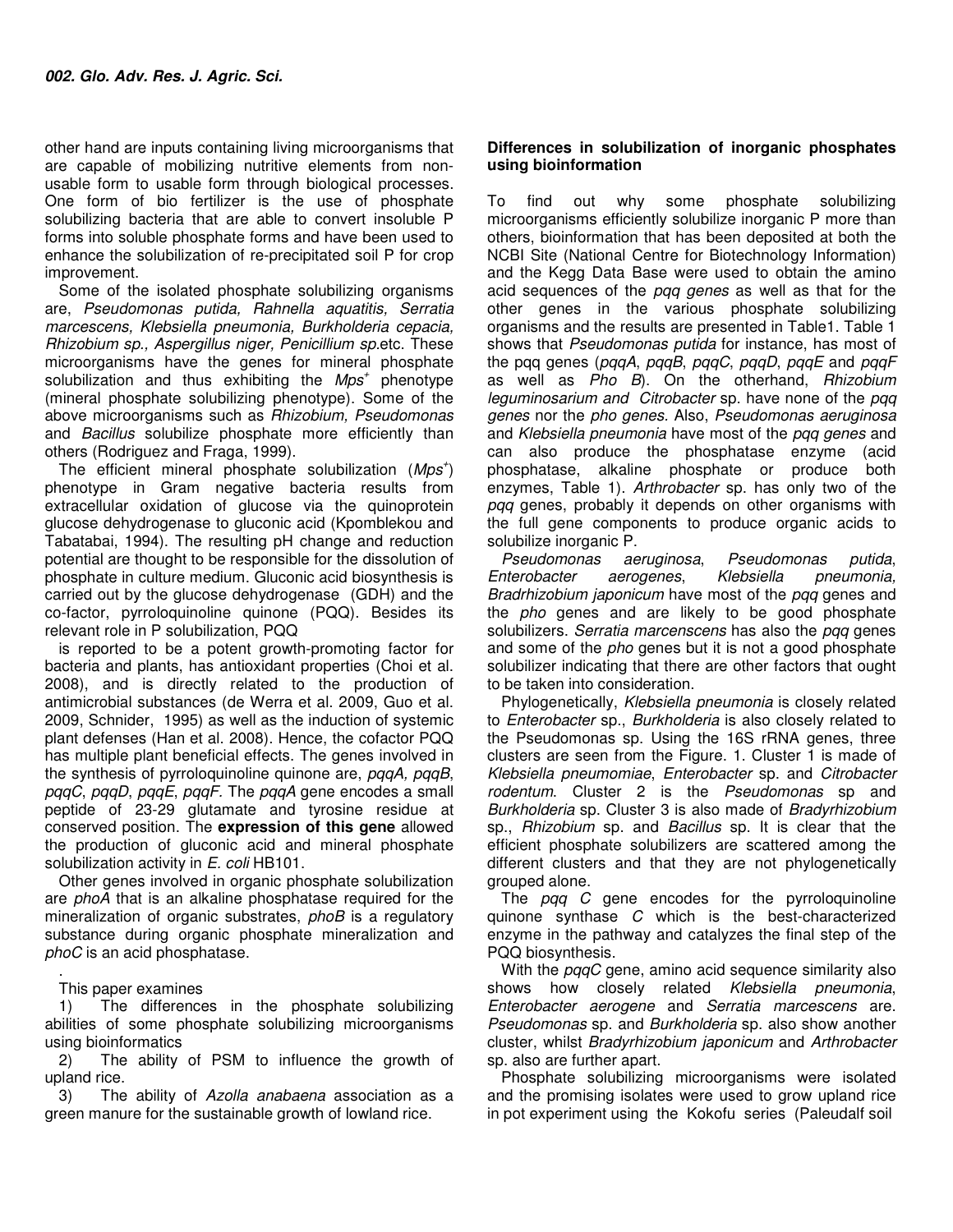| Genes                         | pqqA | pqqB     | pqqC                     | pqqD | pqqE                      | pqqF         | Pqq-GDH | pho A | pho B        | pho<br>C |
|-------------------------------|------|----------|--------------------------|------|---------------------------|--------------|---------|-------|--------------|----------|
| Pseudomonas<br>putida         | X    | $\times$ | X                        | X    | X                         | $\mathsf{X}$ |         |       | $\mathsf{X}$ |          |
| Bacillus polymxa              |      |          |                          |      |                           |              |         |       |              |          |
| Rhizobium<br>leguminosarium   |      |          |                          |      |                           |              |         | —     |              |          |
| Bradyrhizobium<br>japonicum   | X    | $\times$ | X                        | X    | $\boldsymbol{\mathsf{X}}$ |              |         | -     |              | $\times$ |
| Klebsiella<br>pneumoniae      | X    | $\times$ | X                        | X    | X                         | X            |         | X     | X            | X        |
| Serratia<br>marcenscens       | X    | $\times$ | $\times$                 | X    | X                         | X            |         | X     |              |          |
| Citrobacter sp.               |      |          | $\overline{\phantom{a}}$ |      |                           |              |         |       | X            |          |
| <b>Burkhoderia</b><br>cepacia | X    | $\times$ | X                        | X    | $\boldsymbol{\mathsf{X}}$ |              |         |       | X            |          |
| Pseudomonas<br>aeruginosa     | X    | $\times$ | X                        | X    | X                         | X            |         | X     | X            |          |
| Enterobacter<br>aerogenes     | X    | $\times$ | X                        | X    | X                         | X            |         | -     | X            | X        |
| Arthrobacter sp.              |      |          | $\times$                 | X    |                           |              |         |       |              |          |

Table 1. pqq genes in some bacterial isolates that show Mps<sup>+</sup> phenotype

- data not available either at the NCBI site nor at the KEGG DATA BASE

X – means that a particular gene under consideration is present.



 $\overline{0.1}$ 

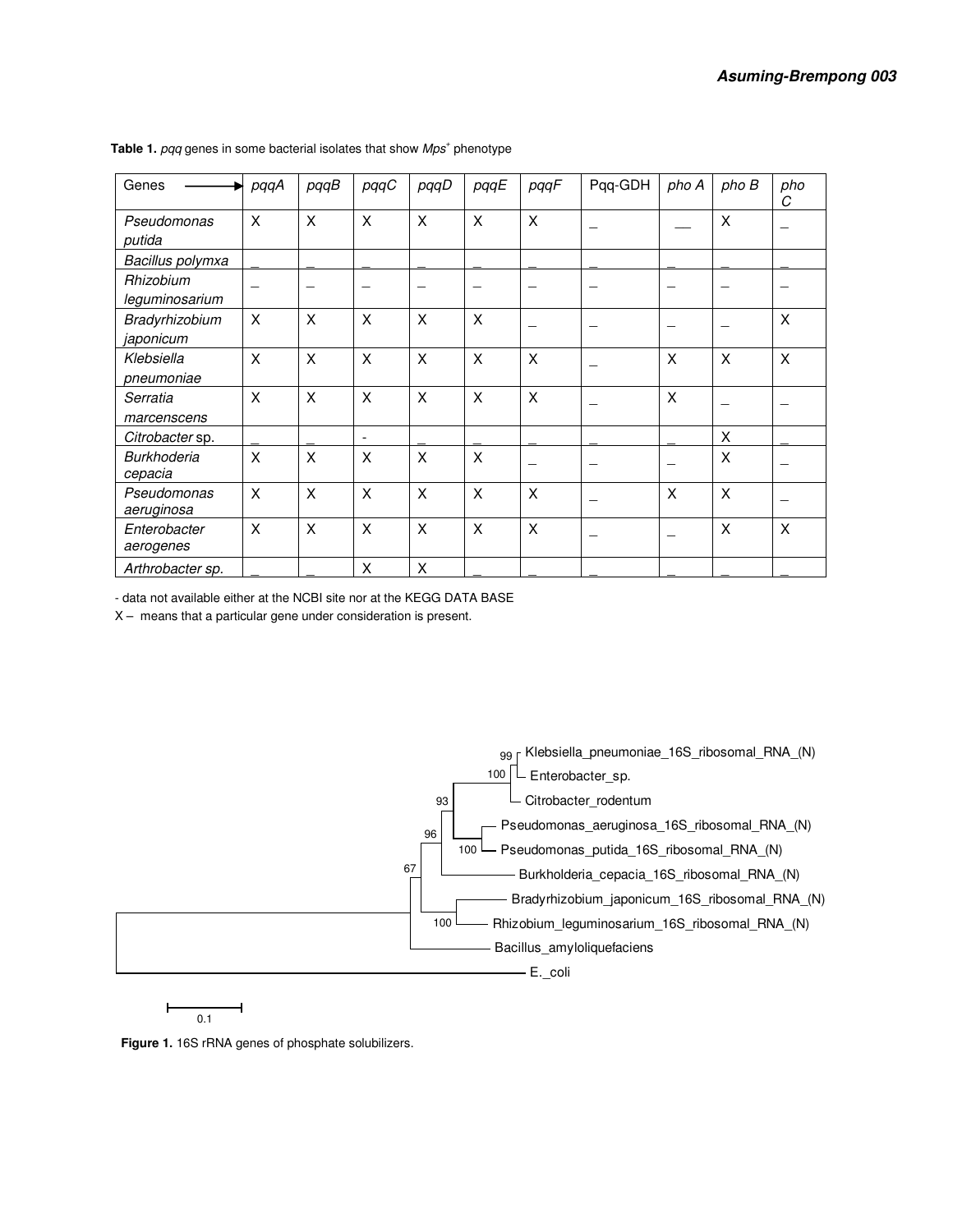

**Figure 2.** Cluster analysis of the *pqqC* gene of some phosphate solubilizing microorganisms



**Figure 3.** The use of rock phosphate on the growth of upland rice.

pH 5.2). The best treatment was when 45 kg  $P_2O_5/ha$  rock phosphate and PSM was used to grow the rice and the dry matter yield at day 40 after sowing the rice seed was comparable to the yield of 45 kg  $P_2O_5/ha$  TSP was used to grow rice.

Field trials were conducted using PSM (Aspergillus niger # ATCC 1274), the best treatment was treatment F where 45 kg  $P_2O_5/ha$  TSP + PSM was used to grow upland rice (Figure. 3). Thus, the yield of treatment F was higher treatment E where TSP alone was applied and the two treatments were significantly different from each other

(Figure. 3). The treatments in the field trial involved the following;

A- 0 kg  $P_2O_5/ha$  + uninoculated with PSM, B -0 kg  $P_2O_5/ha$  + inoculated with PSM, C- 45 kg  $P_2O_5/ha$  rock phosphate (RP) + uninoculated,  $D - 45$  kg  $P_2O_5/ha$  RP + inoculated with PSM,  $E - 45$  kg P<sub>2</sub>O<sub>5</sub>/ha TSP (triple super phosphate) +uninoculated, F 45 kg  $P_2O_5/ha$  TSP +inoculated with PSM, G-90 kg  $P_2O_5/ha$  RP + uninoculated, H- 90 kg  $P_2O_5/ha$  RP + inoculated with PSM.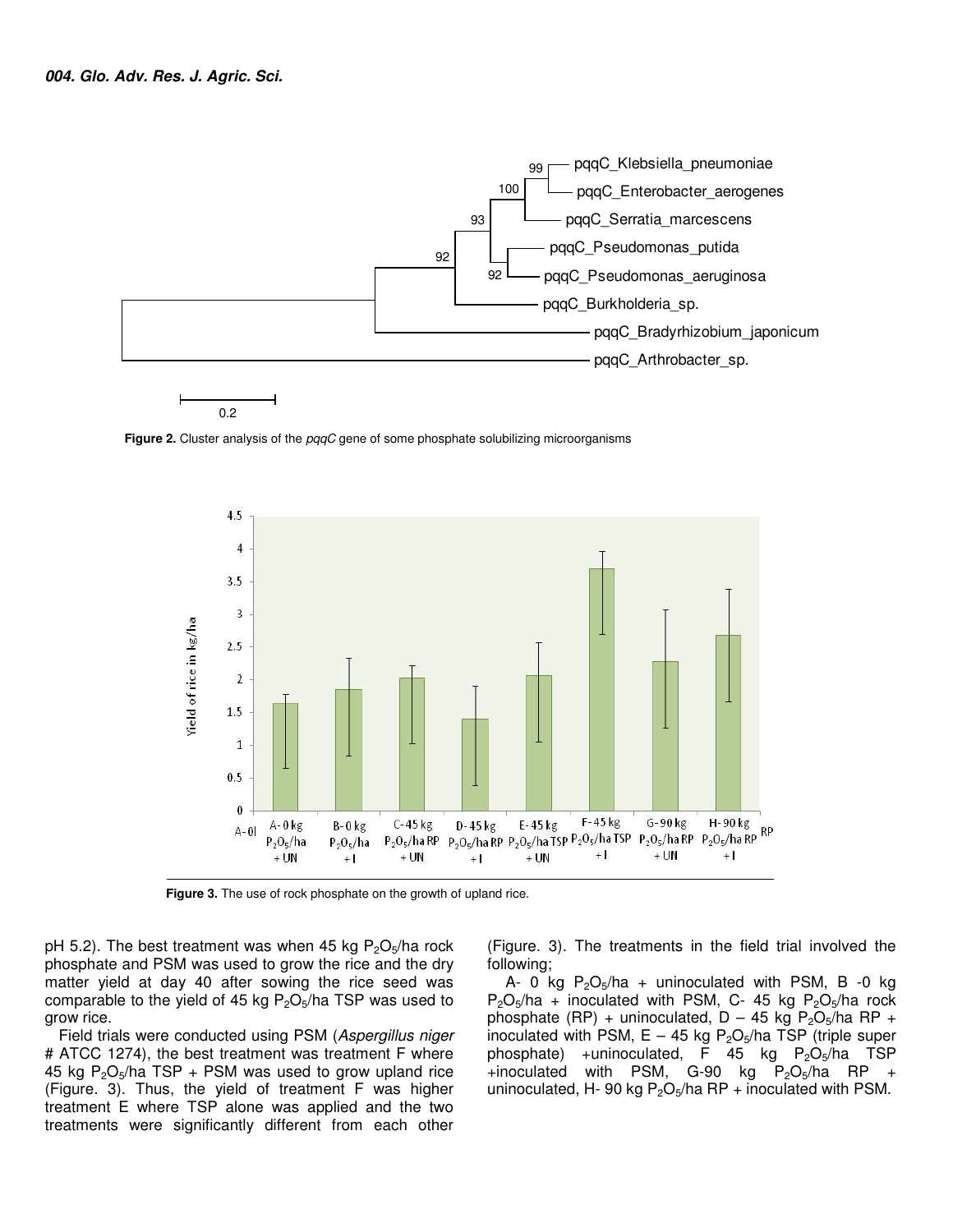| Azolla strains | Country of origin      | Source (Reporter/Collector)                          |  |  |
|----------------|------------------------|------------------------------------------------------|--|--|
| # 175 Mi       | Paraguay               | Philippines, IRRI, 418                               |  |  |
| #195 CA        | Brazil                 | Brazil, A.<br>Kagoni<br>(Mali)<br>per<br>Montpellier |  |  |
| # 69 Mi        | Ecuador, Galapagos     | T. Lumpkin                                           |  |  |
| # 137 Pi       | Thailand, Bangkok      | IRRI 5                                               |  |  |
| #62CA          | Brazil, Negro river    | M.F. Fiore                                           |  |  |
| # 07 Pi        | India, Cuttack         | P.K. Pande                                           |  |  |
| #138 RP        | <b>AUSTRALIA</b>       | IRRI 701, C. Dixon                                   |  |  |
| # 104 Mi       | Mexico, Sinalou        | R. Ferrera, Cerrata                                  |  |  |
| # 44CA         | Brazil, Solimoes river | C. Van Hove                                          |  |  |

 **Table 2.** List of Azolla strains.

**Table 3.** Productivities of Azolla strains during the rainy season

| Azolla strains             | Productivity g/fresh weight/day | Total N accumulated kg/ha/day |
|----------------------------|---------------------------------|-------------------------------|
| A. pinnata # 137 (Bangkok) | 140                             | 3.2                           |
| A. pinnata #7 (India)      | 97                              | 2.8                           |
| A. caroliniana #195        | 123                             | 3.1                           |
| A. caroliniana #301        | 103.9                           | 1.78                          |
| A. pinnata var. pinnata    | 67.3                            | 0.8                           |

#### **The use of azolla as green manure in lowland rice cultivation**

Azolla is an aquatic fern that is normally found growing in rivers, ditches, ponds and other stagnant waters. The Azolla plant is triangular or polygonal in shape and floats on water surface individually or in mats. Each leaf has two lobes, the ventral lobe which is achlorophyllous and the dorsal lobe that is chlorophyllous. Azolla has been described by the Chinese and the Vietnamese as miniature nitrogen fertilizer factories. Indeed the Vietnamese call them indestructible fertilizer factories since azolla continued to produce nitrogen fertilizer for the Vietnamese rice paddies at the height of the Vietnamese war.

With an average nitrogen fixing rate ranging from 1.0 to 3.6 kg N/ha/day, in 30 days about 40-60 kg N/ha is fixed under favourble condition. Azolla can therefore be a complete or partial substitute for chemical nitrogen fertilizer in lowland rice production. The yields of rice obtained when one crop of azolla (20-30 t/ha) is incorporated before or after transplanting the rice and intercropping is equivalent to 30 kg N/ha urea or ammonium sulphate. The nitrogen fixed by azolla mostly becomes available to the rice after the "azolla mat" is incorporated into the soil and its nitrogen begins to be released through decomposition. After 6 weeks of incorporation in the soil, 62-75 % of the total nitrogen in Azolla would have been released as ammonia

and it becomes available to rice plant. The use of Azolla is new in Ghana and therefore there was the need to investigate the growth and green manuring performances of azolla in Ghana.

The Agricultural Research Station at Kpong was supplied with a number of exotic Azolla strains and the local azolla strain was included (Table 2). These strains were supplied by the International Rice Research Institute (IRRI) and the West African Rice Development Association (WARDA). Productivity trials were conducted in collaboration with the Catholic Louvian University of Belgium. Azolla strains were grown in productivity nets of 1  $m^2$  diameter and the fresh weight of azolla was taken every week and thinned down to the initial weight to continue azolla growth . This was continued until the end of one year. Results showed that A. pinnata # 137 had the highest productivity of 140 g/fresh weight/m<sup>2</sup>/day especially during the rainy season and had a  $\frac{9}{6}$  N of 3-5 whilst A. pinnata # 7 did well under very unfavourable conditions from January to April or on the onset of rain (Table 3).

After a year round productivity trial, promising azolla strains were selected (Table 3). Generally, the productivity of Azolla in the dry season was about half that of the rainy season partly because the high environmental temperature did not favour azolla growth. Also, water seeped into the deep cracks of the vertisol making it difficult to retain water in the basins that Azolla strains were growing.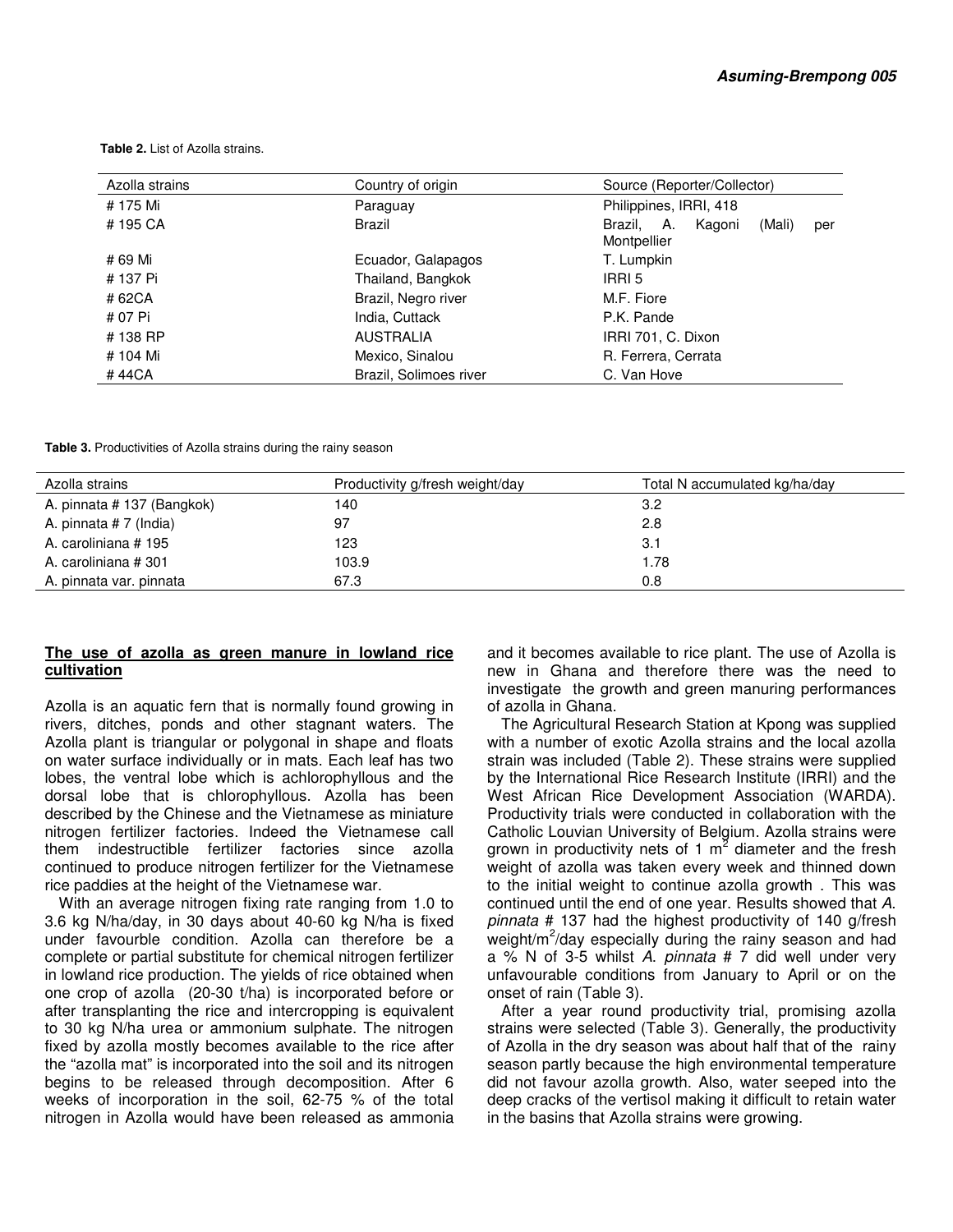**Table 4.** The use of azolla as a supplement of chemical N fertilizer in a major rainy season trial

| Treatment                                                                                                     | Mean Grain yield (t/ha) |
|---------------------------------------------------------------------------------------------------------------|-------------------------|
| A- no N fertilizer                                                                                            | 2.16 <sup>d</sup>       |
| B- Ammonium sulphate, 60 kg N/ha                                                                              | $2.94^{b}$              |
| C- Ammonium sulphate, 90 kg N/ha                                                                              | 3.07 $a$                |
| D- Azolla incorporated 2 weeks before transplanting                                                           | $2.54$ bc               |
| E- Azolla incorporated 2 weeks before transplanting and a second<br>incorporation 1 month after transplanting | $2.63$ bc               |
| F- Azolla incorporated once as in Treatment $D + 60$ kg N/ha                                                  | $3.05$ <sup>ab</sup>    |

Means followed by the same letters are not significantly different from each other at the 5 % level of significance according to the Duncan Multiple Range Test (DMRT).

The local Azolla strain, A. pinnata var. pinnata or A. pinnata var. africana had a low productivity and a lower %N.

Further studies were conducted to know why the local Azolla strain had a lower productivity and total N yield per day as compared to the exotic azolla strains.

Test conducted involved squeezing the dorsal lobe on a microscope slide and gently putting on a cover slip and squeezing the frond in a drop of water. The whole set up was then examined under the microscope. Three types of cells were observed, the akinete, the heterocyst and the vegetative cells. The heterocyst is where nitrogen fixation takes place and the fixation of carbon dioxide take place in the vegetative cell. The function of the akinete is yet unknown. Results showed that the heterocyst frequency in the cells of the exotic strain was 15 -25 %. For almost every 5 vegetative cells a heterocyst was found. For the local Azolla strain it was difficult observing any heterocyst. One observed a number of vegetative cells and in most cases no heterocyst was found. Heterocysts are the sites where active fixation of atmospheric nitrogen take place. On very rare occasion one observed heterocyst, thus the heterocyst frequency was very low suggesting a very low nitrogen fixing rate since such fixation sites were either few or nonexistent for the local azolla strain.

To further test the ability of azolla to supplement the nitrogen fertilizer needs of lowland rice, field experiments were conducted. Exotic azolla strain A. microphylla # 175 was used as green manure. Results showed that one azolla incorporation after transplanting rice and adding 60 kg N/ha ammonium sulphate fertilizer, the yield of rice was as equal as the treatment where 90 kgN/ha of ammonium sulphate fertilizer had been used. Thus one azolla incorporation supplemented 30 kg N/ha of N fertilizer (Table 4).

In a previous study by Nyalemegbe and Oteng (1988), single incorporation of azolla increased the rice yield over the control by 17 %. Double azolla incorporation resulted in 54.5 % yield increase over the control rice yield.

Azolla is economical to use when it partly substitutes for the N fertilizer requirement of rice crop. This is because instead of a farmer weeding twice, weeding is done once because azolla suppresses weeds when it is grown in dual cropping with lowland rice. The use of azolla as a green manure reduces the cost of nitrogen fertilizer use for the rice crop by 40 % as compared to when only chemical fertilizer is used. This is because fertilizer N cannot suppress weeds so extra expenses are incurred in weeding and also meeting all the fertilizer requirement of rice.

#### **CONCLUSION**

The use of biofertilizers in the Ghanaian is very promising. Every effort should be made to explore the use of other forms of biofertilizers such as blue green algae, Azotobacter, Azospirillium etc. in rice and other crop production.

### **ACKNOWLEDGEMENT**

I am grateful to some scientists at Dow AgroSciences, Indianapolis, USA for the aiding me to carry out the Bioinformatic studies and the opportunity given me to do my post doctoral studies.

#### **REFERENCES**

Choi O, Kim J, Kim JG, Jeong Y, Moon JS, Hwang I (2008). Pyrroloquinoline quinone is a plant growth promotionfactor produced by Pseudomonas fluorescens B16. Plant Physiol. 146:657–668.